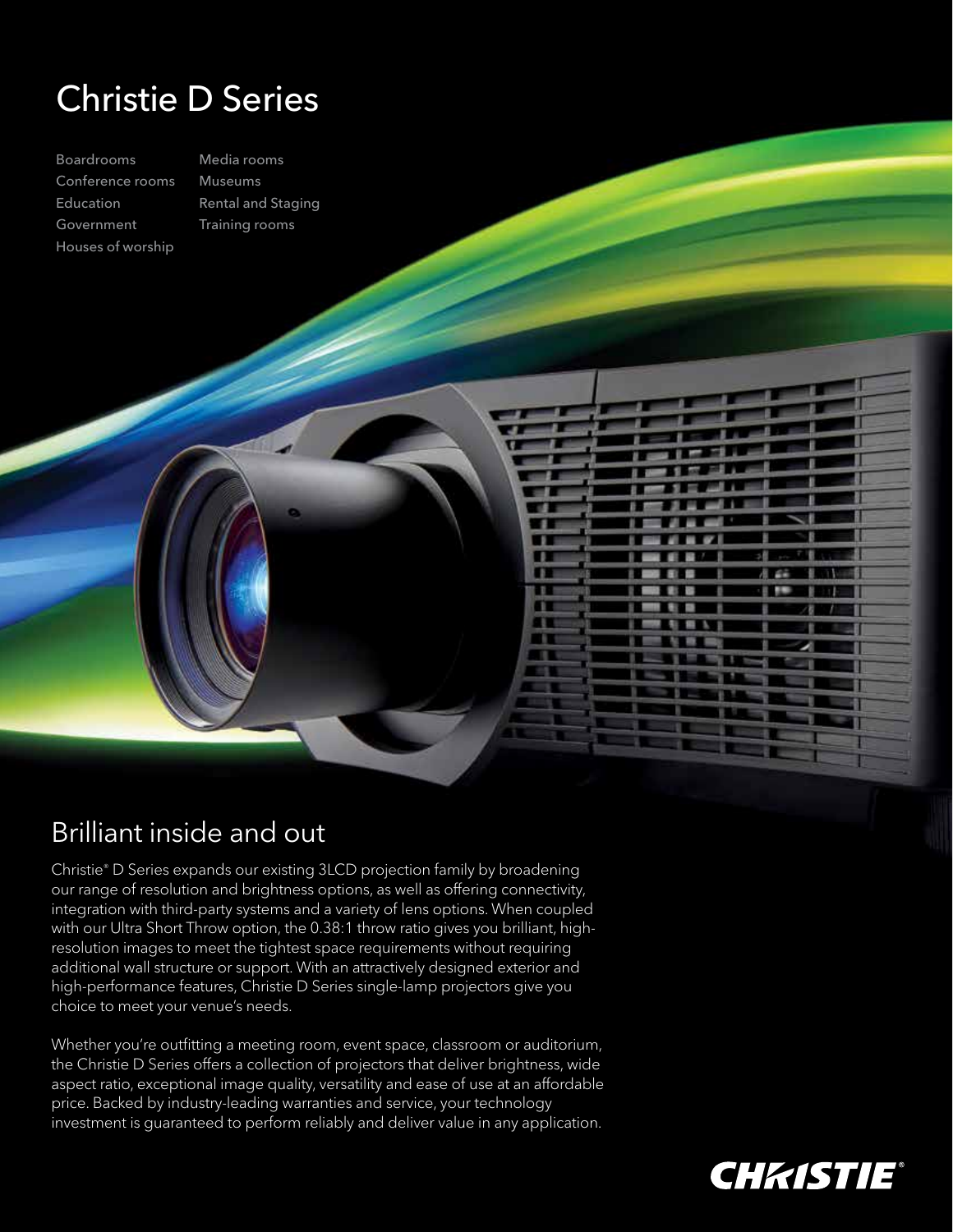▲ Virtually no visible connections - Christie OneConnect provides a seamless, aesthetically pleasing installation by hiding the input/output connection panel and routing just the HDBaseT cable and power cord under the projector.

 Using Christie LiveViewer software (free with Christie D Series purchase), share audio and video content directly from your computer or laptop to your projector via your Local Area Network or wirelessly (optional USB dongle required). Christie LiveViewer supports greater flexibility for collaborative environments such as classrooms, meeting rooms or large venues – whether you have content from single or multiple sources, or you're projecting content using multiple projectors<sup>1</sup>. Collaborate simply and effectively with up to 50 participants, including moderator control of up to 4 simultaneous presentations, on one or various displays when using multiple projectors. You can also make your session secure to prevent unauthorized sharing by asking content participants to enter a passcode.

# Christie D Series

Christie® D Series delivers the performance and affordability you're looking for in a single-lamp projection solution, while also offering many features unique to this series. You'll find it simple to integrate with third-party control systems for flexibility in collaboration and presentation.

#### **Flexibility**

Expanded brightness range with 6000 to 8500 lumens Multiple resolutions to choose from – WXGA, WUXGA Brightest single-lamp options – 7500 for WXGA and 7000 for WUXGA

Superior contrast of 10,000:1

Flexibility in application with range of lens options Unobtrusive, quiet operation

#### Professional features

Built-in warping and blending

Portrait orientation with no special lamps required Precise color control with Advanced Color Management Excellent image manipulation with digital image shift Stable, uniform brightness in high ambient light environments with High Dynamic Contrast Range (HDCR)

eClarity for advanced image processing

#### Integration

Powerful yet simple high-performance connectivity with 3G-SDI input (LUW701i-D only)

Single point of connection through HDBaseT and Christie OneConnect

AMX and Crestron control

Enhanced security functionality for asset management Enhanced projector management with Christie **QuickConnect**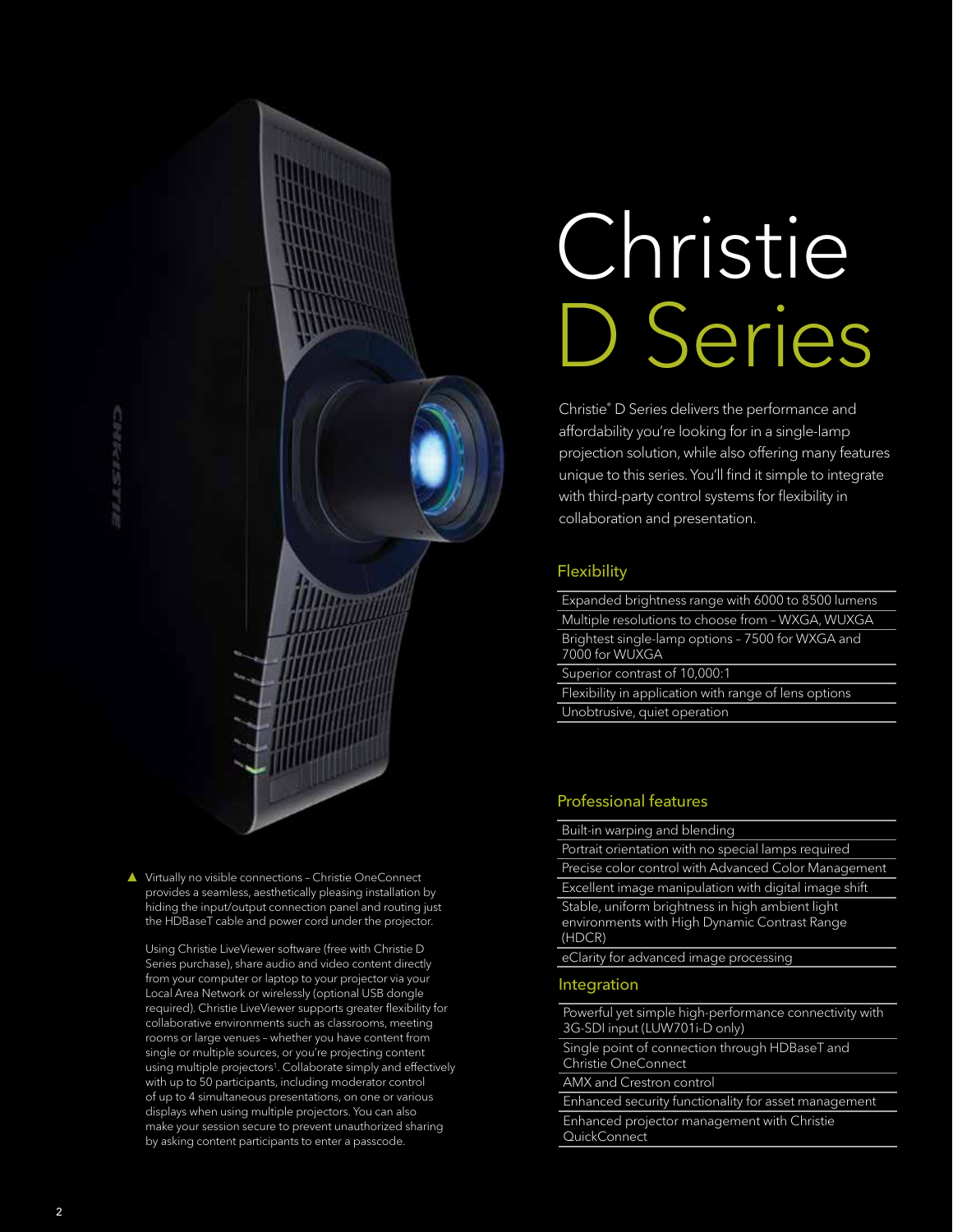

 Christie D Series can offer blending and warping at the same time.



Improve picture quality by adjusting 3 aspects (hue, saturation and luminance) in real-time.

|                                  |                          | Christie LW751i-D                                                                                                                                                                                                                                                                                                                                                                                                                                                                                                                                                                                                                                                          | Christie LW651i-D     | Christie LWU701i-D                                                                 | Christie LWU601i-D                                                                 |
|----------------------------------|--------------------------|----------------------------------------------------------------------------------------------------------------------------------------------------------------------------------------------------------------------------------------------------------------------------------------------------------------------------------------------------------------------------------------------------------------------------------------------------------------------------------------------------------------------------------------------------------------------------------------------------------------------------------------------------------------------------|-----------------------|------------------------------------------------------------------------------------|------------------------------------------------------------------------------------|
| Image                            | brightness               | • 7500 ANSI lumens                                                                                                                                                                                                                                                                                                                                                                                                                                                                                                                                                                                                                                                         | • 6500 ANSI lumens    | • 7000 ANSI lumens                                                                 | • 6000 ANSI lumens                                                                 |
|                                  | contrast                 | • 10,000:1 full on/off                                                                                                                                                                                                                                                                                                                                                                                                                                                                                                                                                                                                                                                     |                       |                                                                                    |                                                                                    |
|                                  | color reproduction       | · 1.074 billion                                                                                                                                                                                                                                                                                                                                                                                                                                                                                                                                                                                                                                                            |                       |                                                                                    |                                                                                    |
| Display                          | type                     | • 3X inorganic LCD 0.75" Polysilicon TFT active matrix                                                                                                                                                                                                                                                                                                                                                                                                                                                                                                                                                                                                                     |                       | • 3X inorganic LCD 0.76" Polysilicon TFT active matrix                             |                                                                                    |
|                                  | native resolution        | • 1280 x 800 (1,024,000 pixels) 16:10 ratio                                                                                                                                                                                                                                                                                                                                                                                                                                                                                                                                                                                                                                |                       | • 1920 x 1200 (2,304,000 pixels) 16:10 ratio                                       |                                                                                    |
|                                  |                          |                                                                                                                                                                                                                                                                                                                                                                                                                                                                                                                                                                                                                                                                            |                       |                                                                                    |                                                                                    |
| Lamp                             | type                     | $\cdot$ 1 x 430W UHP                                                                                                                                                                                                                                                                                                                                                                                                                                                                                                                                                                                                                                                       | $\cdot$ 1 x 370W UHP  | $\cdot$ 1 x 430W UHP                                                               | $\cdot$ 1 x 370W UHP                                                               |
|                                  | typical lifetime         | • Standard mode: up to 2000 hrs (430W UHP) / 3000 hrs (370W UHP) • Eco mode: up to 4000 hrs • Portrait mode: up to 1000 hrs                                                                                                                                                                                                                                                                                                                                                                                                                                                                                                                                                |                       |                                                                                    |                                                                                    |
| Inputs                           | standard                 | • HDMI connector x 2 • DisplayPort x 1 • HDBaseT x 1<br>• D-sub 15 pin (RGB & Component) x 1 • Composite video x 1<br>• USB type A connector x 1 (for wireless USB dongle)<br>• 3G-SDI x1 (LWU701i-D only)                                                                                                                                                                                                                                                                                                                                                                                                                                                                 |                       |                                                                                    |                                                                                    |
|                                  | signals                  | • HDTV formats VGA through to WUXGA (1920 x 1200) • Horizontal and vertical scaling while maintaining aspect ratio, all inputs                                                                                                                                                                                                                                                                                                                                                                                                                                                                                                                                             |                       |                                                                                    |                                                                                    |
|                                  | pixel clock              | $\cdot$ 27 $\sim$ 150 MHz                                                                                                                                                                                                                                                                                                                                                                                                                                                                                                                                                                                                                                                  |                       | $\cdot$ 27 $\sim$ 162 MHz                                                          | $\cdot$ 27 $\sim$ 150 MHz                                                          |
| Outputs                          | standard                 | • Monitor out D-sub 15 pin (RGB) x 1                                                                                                                                                                                                                                                                                                                                                                                                                                                                                                                                                                                                                                       |                       |                                                                                    |                                                                                    |
| Control and networking           |                          | • D-sub 9 pin x 1 (RS232c) • HDBaseT x 1 (used in standard inputs) • RJ45 Ethernet (10/100) • Wired Remote Jack (3.5 stereo mini) x 1                                                                                                                                                                                                                                                                                                                                                                                                                                                                                                                                      |                       |                                                                                    |                                                                                    |
| Lenses                           |                          | • For further details on lenses, please see www.christiedigital.com                                                                                                                                                                                                                                                                                                                                                                                                                                                                                                                                                                                                        |                       |                                                                                    |                                                                                    |
| Accessories                      | standard                 | . Power cord (US cord, 3m) x 1 . (Euro code, 3m) x 1 and (UK cord, 3m) x 1: 121-032106-01, 121-032117-01 . Power cord (China cord,<br>3m) x 1: 121-032128-01 - domestic model only • RGB cable (2m) x 1 • HDMI-DVI cable (0.4m) x 1 • Wireless remote control unit x 1<br>• Adapter cover x 1 • Terminal cover x 1 • HDMI cable holder x 2, Cable tie x 2 • User's manual CD (safety guide <sup>4</sup> ) • Operating guide <sup>4</sup><br>• Network quide <sup>4</sup> • Instant stack quide <sup>4</sup> • Technical quide <sup>3</sup> • Software license agreement <sup>4</sup> x 1 • Setup quide <sup>2</sup> x 1                                                    |                       |                                                                                    |                                                                                    |
|                                  | optional                 | • Replacement lamp                                                                                                                                                                                                                                                                                                                                                                                                                                                                                                                                                                                                                                                         | · Replacement lamp    | · Replacement lamp                                                                 | • Replacement lamp                                                                 |
|                                  |                          | $(003 - 005336 - 01)$                                                                                                                                                                                                                                                                                                                                                                                                                                                                                                                                                                                                                                                      | $(003 - 005337 - 01)$ | $(003 - 005336 - 01)$                                                              | $(003 - 005337 - 01)$                                                              |
|                                  |                          | · Optional wireless dongle (USB) (121-116109-XX) · Mount (108-506102-XX) · Cable cover for white models (003-005341-01)<br>• Cable cover for black models (003-005340-01) • Replacement filter: 20,000hr (003-005339-01)                                                                                                                                                                                                                                                                                                                                                                                                                                                   |                       |                                                                                    |                                                                                    |
| Power<br>requirements            | operating voltage        | • 100-120 VAC • 220-240 VAC @ 50/60Hz                                                                                                                                                                                                                                                                                                                                                                                                                                                                                                                                                                                                                                      |                       |                                                                                    |                                                                                    |
|                                  | consumption              | • 580W + 10% or less at 100V-120VAC • 560W + 10% or less at<br>220V-240VAC                                                                                                                                                                                                                                                                                                                                                                                                                                                                                                                                                                                                 |                       | • 600W + 10% or less at<br>100V-120VAC<br>• 580W + 10% or less at<br>220V-240VAC   | • 580W + 10% or less at<br>100V-120VAC<br>• 560W + 10% or less at<br>220V-240VAC   |
|                                  | operating current        | • 5.9A +10% or less at 100V-120VAC • 2.9A +10% or less max at<br>220V-240VAC                                                                                                                                                                                                                                                                                                                                                                                                                                                                                                                                                                                               |                       | • 6.0A +10% or less at<br>100V-120VAC<br>• 3.0A +10% or less max at<br>220V-240VAC | • 5.9A +10% or less at<br>100V-120VAC<br>• 2.9A +10% or less max at<br>220V-240VAC |
|                                  | dissipation              | • 1,979 BTU/hr (100-120V) • 1,911 BTU/hr (220-240V)                                                                                                                                                                                                                                                                                                                                                                                                                                                                                                                                                                                                                        |                       | • 2,047BTU/hr (100-120V)<br>• 1,979 BTU/hr (220-240V)                              | • 1,979 BTU/hr (100-120V)<br>• 1,911 BTU/hr (220-240V)                             |
| Physical specs size              |                          | • (LxWxH) 18 x 19.6 x 6.7" (456 x 498 x 170mm) without feet at min height position                                                                                                                                                                                                                                                                                                                                                                                                                                                                                                                                                                                         |                       |                                                                                    |                                                                                    |
|                                  | shipping size            | $\bullet$ (LxWxH) 22.1 x 27.7 x 12.4" (561 x 703 x 314mm)                                                                                                                                                                                                                                                                                                                                                                                                                                                                                                                                                                                                                  |                       |                                                                                    |                                                                                    |
|                                  | weight                   | • 24.5lbs (11.1kg) without lens                                                                                                                                                                                                                                                                                                                                                                                                                                                                                                                                                                                                                                            |                       |                                                                                    |                                                                                    |
|                                  | shipping weight          | • See website                                                                                                                                                                                                                                                                                                                                                                                                                                                                                                                                                                                                                                                              |                       |                                                                                    |                                                                                    |
| Operating                        | noise                    | • Typical mode: 40dBA • Eco mode: 32dBA                                                                                                                                                                                                                                                                                                                                                                                                                                                                                                                                                                                                                                    |                       |                                                                                    |                                                                                    |
| environment                      | operating<br>temperature | • Normal: 32-104°F (0-40°C) • Eco: 32-113°F (0-45°C)                                                                                                                                                                                                                                                                                                                                                                                                                                                                                                                                                                                                                       |                       |                                                                                    |                                                                                    |
|                                  | altitude                 | $\cdot$ 0-10,000ft (3048m)                                                                                                                                                                                                                                                                                                                                                                                                                                                                                                                                                                                                                                                 |                       |                                                                                    |                                                                                    |
|                                  | humidity                 | • 10-85% non-condensing                                                                                                                                                                                                                                                                                                                                                                                                                                                                                                                                                                                                                                                    |                       |                                                                                    |                                                                                    |
| Key features<br>Limited warranty |                          | • Single lamp • 3G-SDI (WUXGA models) • Blending and warping • Camera capable of easy blend and warp with included software<br>• Collaboration software included • Portrait capable • 360° on axis capable • Christie OneConnect • eClarity • Advanced Color<br>Management<br>• HDCR • Digital image shift technology • HDBT <sup>™</sup> • Up to 20,000 hour filter • ILS lens memory • AMX and Crestron connectivity<br>• Wireless capable • Built-in LCD status panel • App management control • DICOM simulation mode • Picture-in-Picture / Picture-by-<br>Picture<br>. Three years parts and labor (including light engine) • Lamp: 500 hours or one year (whichever |                       |                                                                                    |                                                                                    |
|                                  |                          | comes first)<br>• Contact an authorized Christie representative for full details of our limited warranty                                                                                                                                                                                                                                                                                                                                                                                                                                                                                                                                                                   |                       |                                                                                    |                                                                                    |

- <sup>1</sup> When projecting content through multiple projectors, you will require a USB dongle or network connection for each projector.<br><sup>2</sup> 15 Language (English, French, Spanish, German, Italian, Dutch, Portuguese, Simplified Chi
-